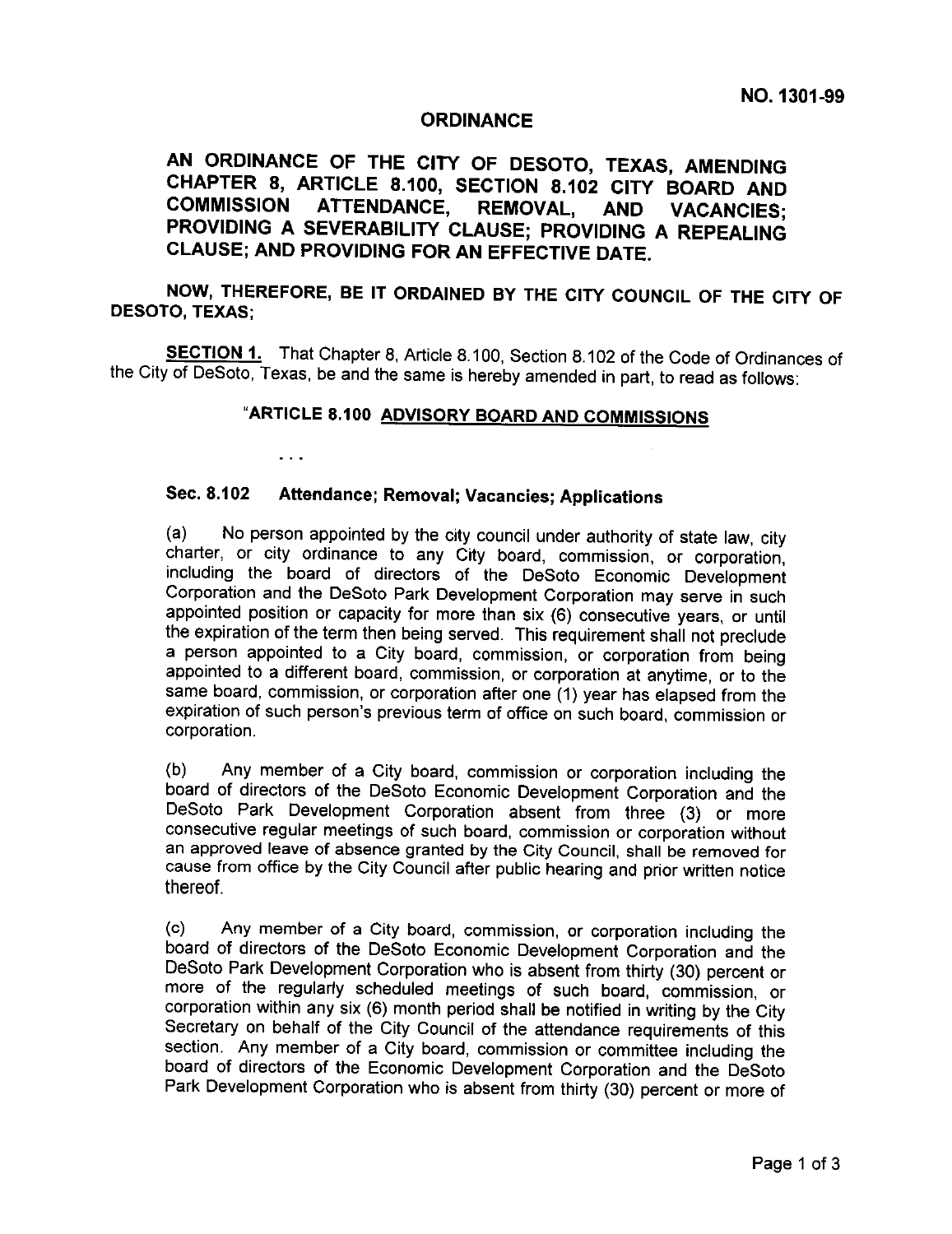the regular scheduled meetings within each of any two  $(2)$  consecutive six  $(6)$ the regular scheduled meetings within each of any two (2) consecutive six (6)<br>month periods shall be removed for cause from such position by the City Council<br>with prior written notice after public hearing unless such membe with prior written notice after public hearing unless such member resigns in<br>writing or waives the public hearing in writing.<br>(d) Any member of a City board, commission, or corporation including the

with prior written notice after public hearing unless such member resigns in<br>writing or waives the public hearing in writing.<br>(d) Any member of a City board, commission, or corporation including the<br>poard of directors of t (d) Any member of a City board, commission, or corporation including the<br>poard of directors of the DeSoto Economic Development Corporation and the<br>DeSoto Park Development Corporation may be removed for cause as<br>determined DeSoto Park Development Corporation may be removed for cause as<br>determined by the City Council after public hearing and prior written notice<br>thereof. thereof.

(e) Except as otherwise provided by State law, City Charter, City ordinance or bylaws, the term of office of a member of any City board, commission, or corporation shall expire on September 30th of the year in which such person's (e) Except as otherwise provided by State law, City Charter, City ordinance<br>or bylaws, the term of office of a member of any City board, commission, or<br>corporation shall expire on September 30th of the year in which such p For bylaws, the term of office of a member of any City board, commission, or corporation shall expire on September 30th of the year in which such person's erm expires or until a successor is appointed. Any vacancy in offic

filled by an appointment for the remainder of the unexpired term.<br>
(f) Citizens interested in serving on any City board, commission or corporation shall make application to the City Council, on a form provided by the illed by an appointment for the remainder of the unexpired term.<br>f) Citizens interested in serving on any City board, commission or<br>corporation shall make application to the City Council, on a form provided by the<br>city for f) Citizens interested in ser-<br>corporation shall make application<br>City for such purpose. The city corporated and commission vacancies.

oard and commission vacancies.<br>g) The provisions of this section shall not preclude the removal of any<br>nember of a City board, commission or corporation without cause by the City g) The provisions of this section shall not preclude the removal of any<br>nember of a City board, commission or corporation without cause by the City<br>Council when authorized by State law, City Charter, or City ordinance. g) The provisions of this section shall not preclude the removement of a City board, commission or corporation without cause b Council when authorized by State law, City Charter, or City ordinance.

nember of a City board, commission or corporation without cause by the City<br>Council when authorized by State law, City Charter, or City ordinance.<br>h) Every City board, commission or corporation including the board of<br>lirec directors of the DeSoto Economic Development Corporation and the DeSoto<br>Park Development Corporation shall adopt bylaws governing their duties,<br>unctions, the date, place and time of regular scheduled meetings and shall<br>ncl Park Development Corporation shall adopt bylaws governing their duties,<br>unctions, the date, place and time of regular scheduled meetings and shall<br>nclude or incorporate by reference the attendance requirements and the<br>roun nclude or incorporate by reference the attendance requirements and the prounds for removal set forth in this section. All bylaws and amendments thereto hall be approved by the City Council. shall be approved by the City Council.

Trounds for removal set forth in this section. All bylaws and amendments thereto<br>
that be approved by the City Council.<br>
(i) Every person appointed to a City board, commission or corporation<br>
cluding the board of directors (i) Every person appointed to a City board, commission or corporation including the board of directors of the DeSoto Economic Development Corporation and the DeSoto Park Development Corporation shall be provided by the Cit For the board of directors of the DeSoto Economic Development<br>acouding the board of directors of the DeSoto Economic Development<br>Corporation and the DeSoto Park Development Corporation shall be provided by<br>the City Secreta suppriation and the DeSoto Park Development Corporation shall be provided by<br>he City Secretary with a copy of the bylaws for such board, commission or<br>orporation and of this section; and shall prior to appointment, acknowl writing the receipt and understanding thereof."

orporation and of this section; and shall prior to appointment, acknowledge in<br>vriting the receipt and understanding thereof."<br>ECTION 2. That should any word, sentence, paragraph, subdivision, clause, phrase<br>n of this ordi SECTION 2. That should any word, sentence, paragraph, subdivision, clause, phrase<br>r section of this ordinance, or of the Code of Ordinances, as amended hereby, be adjudged or<br>eld to be void or unconstitutional, the same sh **SECTION 2.** That should any word, sentence, paragraph, subdivision, clause, phrase r section of this ordinance, or of the Code of Ordinances, as amended hereby, be adjudged or eld to be void or unconstitutional, the same The Code of Ordinances, as amended hereby, be adjudged or eld to be void or unconstitutional, the same shall not affect the validity of the remaining ortions of said ordinance or the Code of Ordinances, as amended hereby, held to be void or unconstitutional, the same shall not affect the validity of the remaining portions of said ordinance or the Code of Ordinances, as amended hereby, which shall remain in full force and effect.

SECTION 3. That all provisions of the Code of Ordinances of the City of DeSoto. Texas, in conflict with the provisions of this ordinance be, and the same are hereby, repealed,